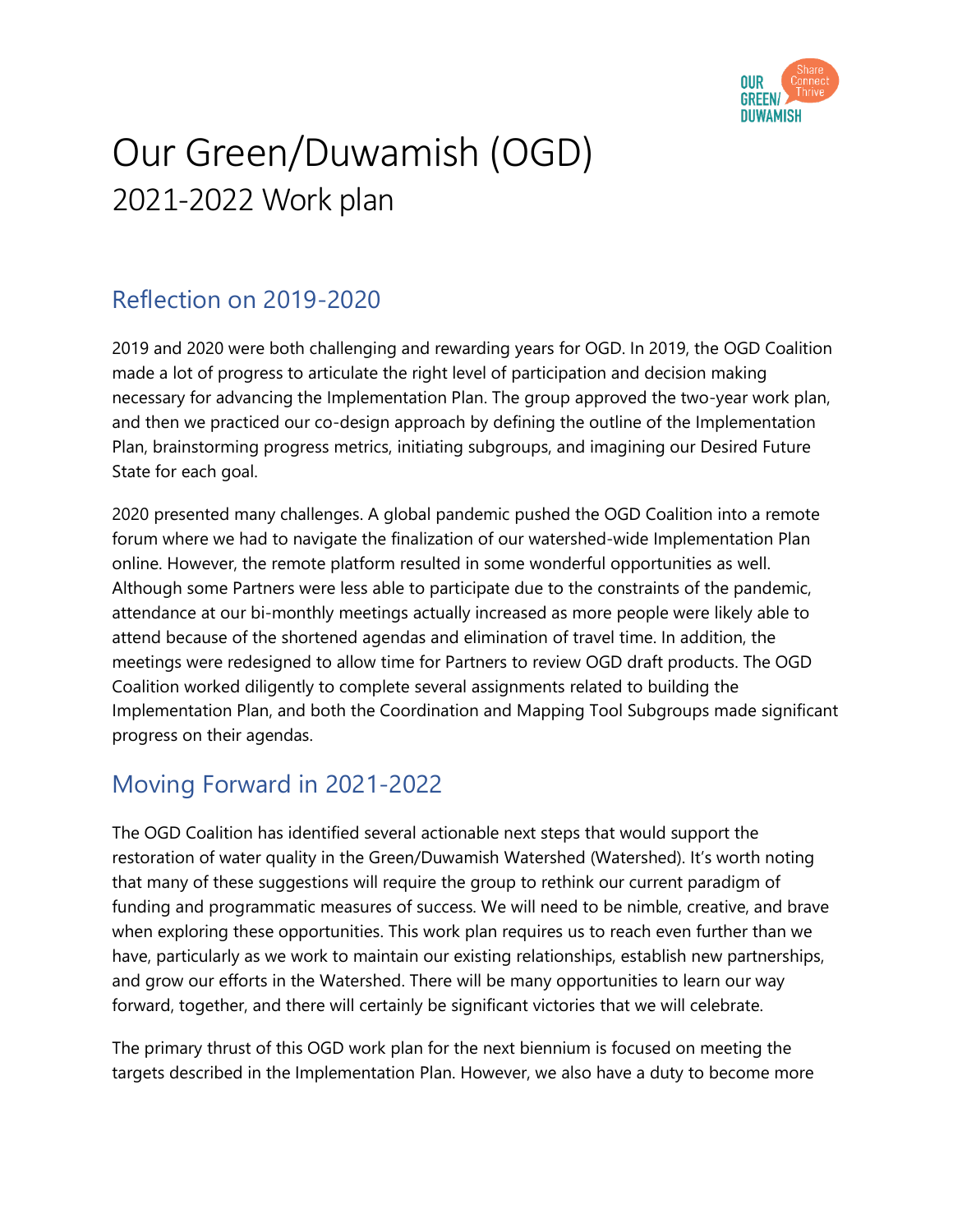

inclusive, expanding upon our current partnerships and directing work to areas of the Watershed in the most need - where we can realize the greatest improvements.

This work plan is not a comprehensive list of items to be completed in 2021 and 2022. For instance, the Core Team will continue to distribute information, draft interim products, and create online content (see the 2021-2022 OGD Core Team work plan for more details). There are undoubtedly other intermediary products that will need to be created and other products on this list that may not work as intended. That's expected, and part of the adaptive management strategy required to implement a long-term collaborative watershed-wide stormwater strategy. The Core Team will continue to keep lines of communication open between OGD Partners and regional partnerships as well as identify additional needs to the Coalition as they arise.

Here are some tasks that the OGD Coalition plans to accomplish in the 2021-2022 biennium.

#### Implementation Plan

In the last biennium we drafted a five-year Implementation Plan for the Watershed. In the next biennium we are planning to begin work on accomplishing the targets identified in that plan. To do this we are aiming to:

- 1. Establish a procedure for annual reporting of each Partner's targets.
- 2. Work collaboratively within the OGD Coalition to help partners meet their targets.
- 3. Schedule and conduct meetings with individual partners to help identify areas where the Coalition can provide additional capacity towards meeting their targets.

#### Organizational structure

The OGD Core Team has heard from participating members how much they appreciate the way we co-design our work. Partners recognize that the flexible and organic way we have built this watershed-wide coalition has resulted in a level of trust and engagement that outweighs the need for a formal organizational structure. To help focus our work on defining how we collaborate in the next biennium, we are working to:

- 1. Advocate for and create stewards who can assist with expanding partnerships and collecting feedback from underrepresented communities.
- 2. Continue to emphasize forward-thinking and intentional planning to support the collaborative design and intent of our Coalition meetings.
- 3. Explore, initiate, and support a subgroup focused on establishing creative funding options.
- 4. Develop high-level work plans for all subgroups.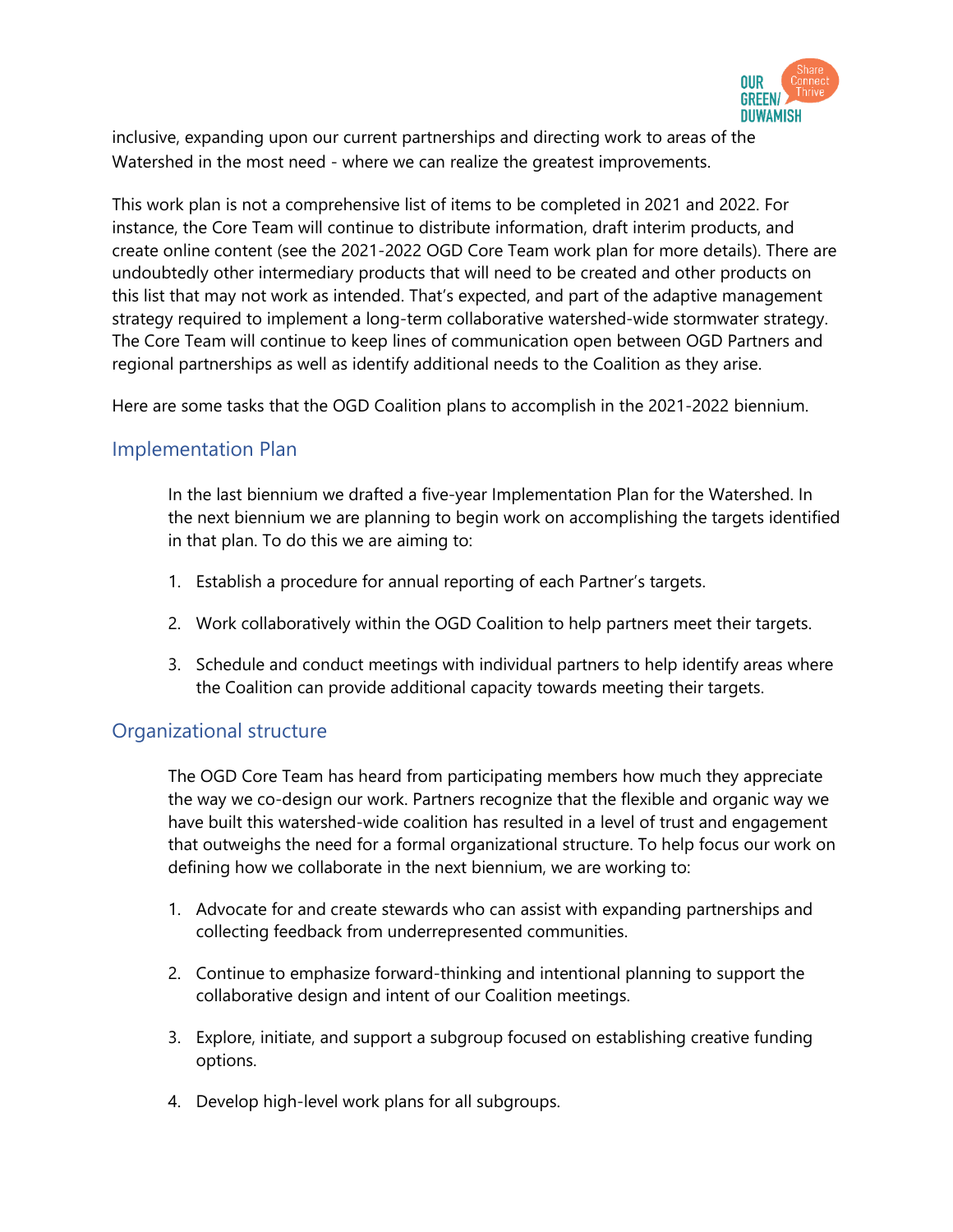

#### Mapping tool

The development of a beta tool to help Phase II NPDES Permittees achieve compliance with Stormwater Management Action Plan requirements was a big success for the OGD Coalition in 2020. We recognize this is only a waypoint along the path to widespread success. Now we need jurisdictions and agencies to use the tool. To accomplish this task over the next two years the OGD Coalition will:

- 1. Demo the tool with Partners to show specific ways it can be used to aid in basin planning efforts.
- 2. Contract with consultants to improve and advance the user experience of the tool.
- 3. Work with Ecology to ensure the tool's outputs meet and exceed permit-required expectations.
- 4. Present on the mapping tool and promote it through the work of the Coordination Subgroup and at regional meetings.

#### Messaging, promoting, and storytelling

Feedback from the OGD Coalition has identified a desire to be more intentional about how we describe the work that is happening in the Watershed. We are proud of our watershed-wide planning efforts and the collective, co-design model we have created for OGD and want to be at template for other watersheds. We also recognize there is an urgent need to take specific action on the Implementation Plan we have created, earn some early successes and use those to amplify our influence through thoughtful messaging. In 2021 and 2022 the OGD Coalition will:

- 1. Dedicate resources to accomplishing actions listed in the Implementation Plan and use those successes to develop our collective story.
- 2. Tell our story to organizations, elected officials, and grantors to ensure the resilience and adaptability of the watershed-wide stormwater management strategy.
- 3. Conduct a survey of existing partners to understand the value of participating in the OGD coalition and measure progress towards the Desired Future State of Goal 7.

### Explore funding options/mechanisms

Funding is critical to the successful completion of the work outlined by the OGD Partners in the Implementation Plan. In some cases, the lack of funding prohibits organizations from fully participating in the OGD Coalition. In other cases, funding determines which projects get completed and which do not. Instead, we should consider which projects would produce the outcomes that moves us closer to a future where the Watershed is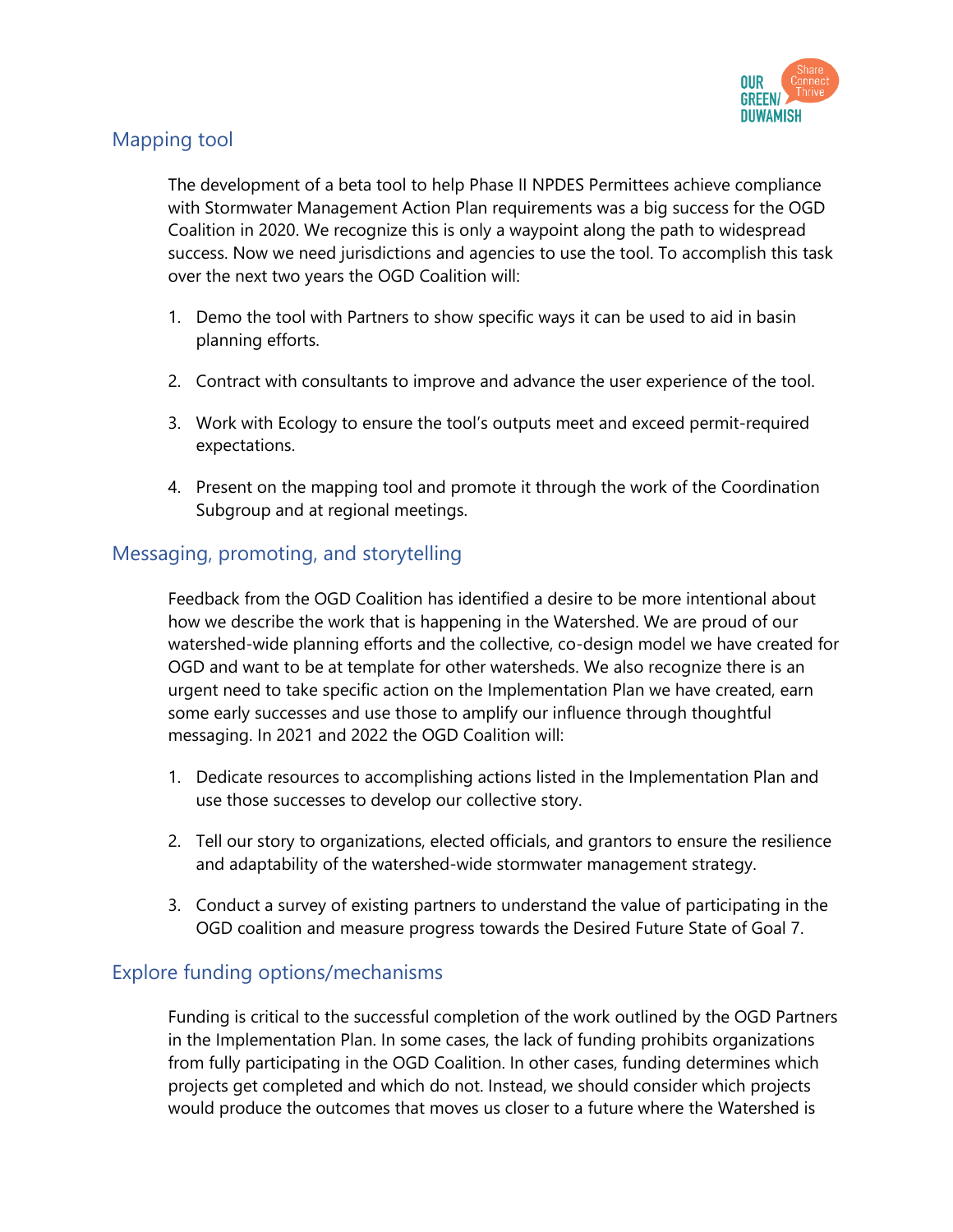

thriving. This work plan item is complicated, yet essential to the efficacy and longevity of what the Coalition has built to date. It's critical for the OGD Coalition to work on rethinking how we apply for and spend money. In order to accomplish this, we plan to:

- 1. Create a mechanism to support the application of grant proposals that advance OGD's work plan.
- 2. Develop public/private partnerships in the Watershed that will lead to the contribution of additional funds and resources.
- 3. Investigate the mechanics, viability, and efficacy of a regional stormwater retrofit grant program to help fund high-priority projects in the Watershed.

## Desired Future State

Borrowing from the Implementation Plan, here is a draft of a future state we can expect if we're successful with our two-year work plan:

After the next two years, OGD partners will be able to do more for water quality in the Watershed with a strengthened Coalition. Partners will have met their targets listed in the Implementation Plan and will be excited to submit an annual report that tells a story of regional success. There will be a new subgroup focused on exploring alternative funding mechanisms and supporting the grant proposals originating from OGD Partners. Ecology will have approved the use of the mapping tool for meeting elements of the SMAP permit requirements, way in advance of any permit-required due dates, providing local governments with the confidence to commit to using the tool. Success from this two-year work plan will yield several success stories that shine a light on the purpose and value of the OGD Coalition to regional decision-makers who can help to catalyze a new way of funding our future work. This OGD Coalition will become a successful template for other regions to implement watershed-wide stormwater management planning.